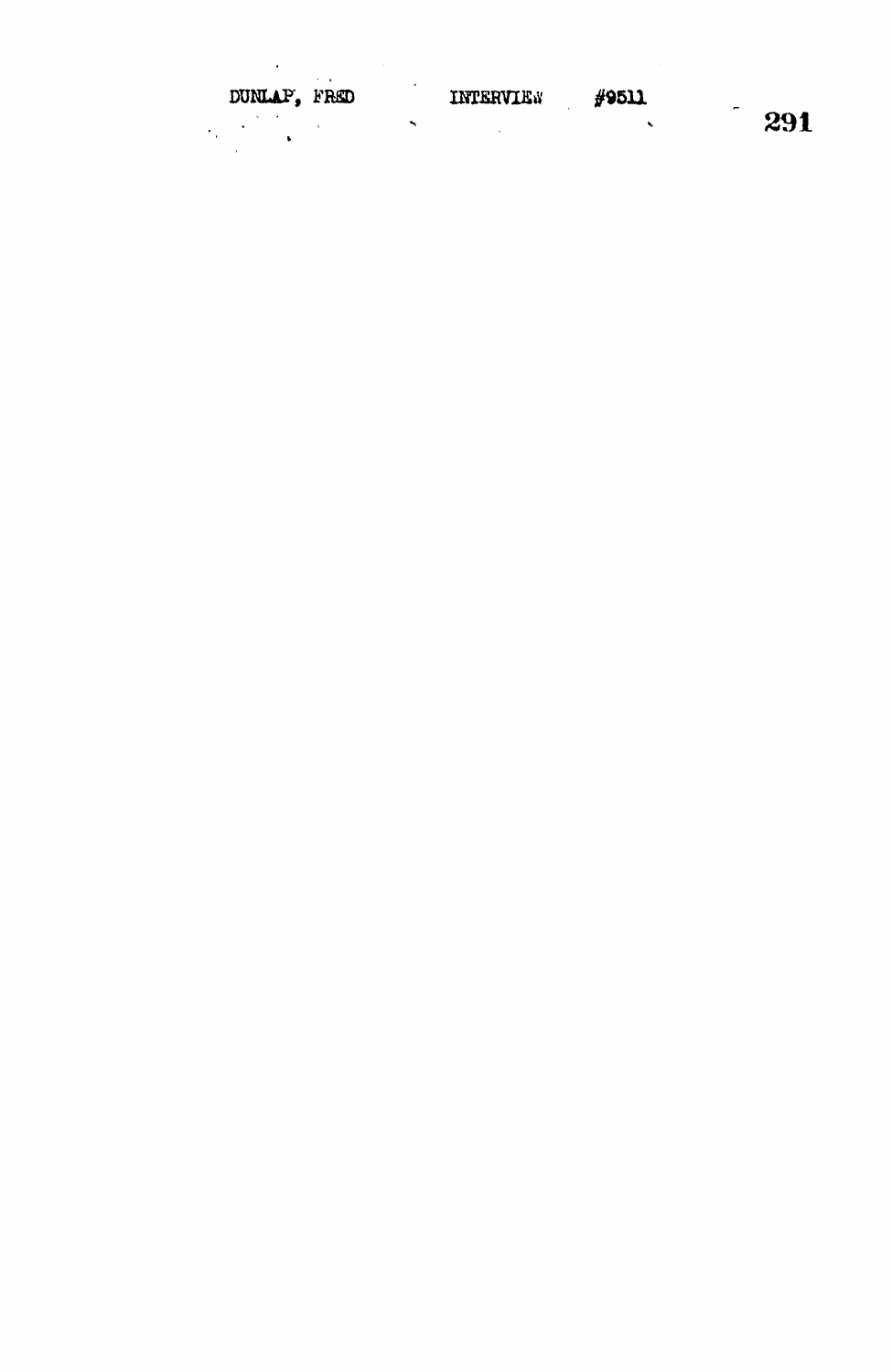|    | $-11 -$                                                                                                                            | Form $D-(S-149)$ |
|----|------------------------------------------------------------------------------------------------------------------------------------|------------------|
|    | IEGEND & STORY FORM.<br>WORKS PROCRESS ADMINISTRATION<br>Indian+Pioneer History Project for Oklahoma                               | 292              |
|    | INTERVIEW.<br>DUNLAP, FRED                                                                                                         | #9511            |
|    | Field worker's name [15] Jimmie Birdwell                                                                                           |                  |
|    | This report made on (date) December 14, 1937. 1938                                                                                 |                  |
|    |                                                                                                                                    |                  |
| 1. | This legend was<br><b>Fred Dunlap</b><br>secured from (nome)                                                                       |                  |
|    | Address<br>1107 West Second Street                                                                                                 |                  |
|    | This wrson is (male or female) White, Negro, Indian,                                                                               |                  |
|    | If Indian, give tribe                                                                                                              |                  |
| 2. | Origin and history of lagend or stery                                                                                              |                  |
|    | A Hideaway Cave                                                                                                                    |                  |
|    |                                                                                                                                    |                  |
|    | 3. Trite out the legend or story as completely as possible.<br>sheets and attach firmly to this form. Number of sheets<br>attached | Jee blank        |
|    |                                                                                                                                    |                  |